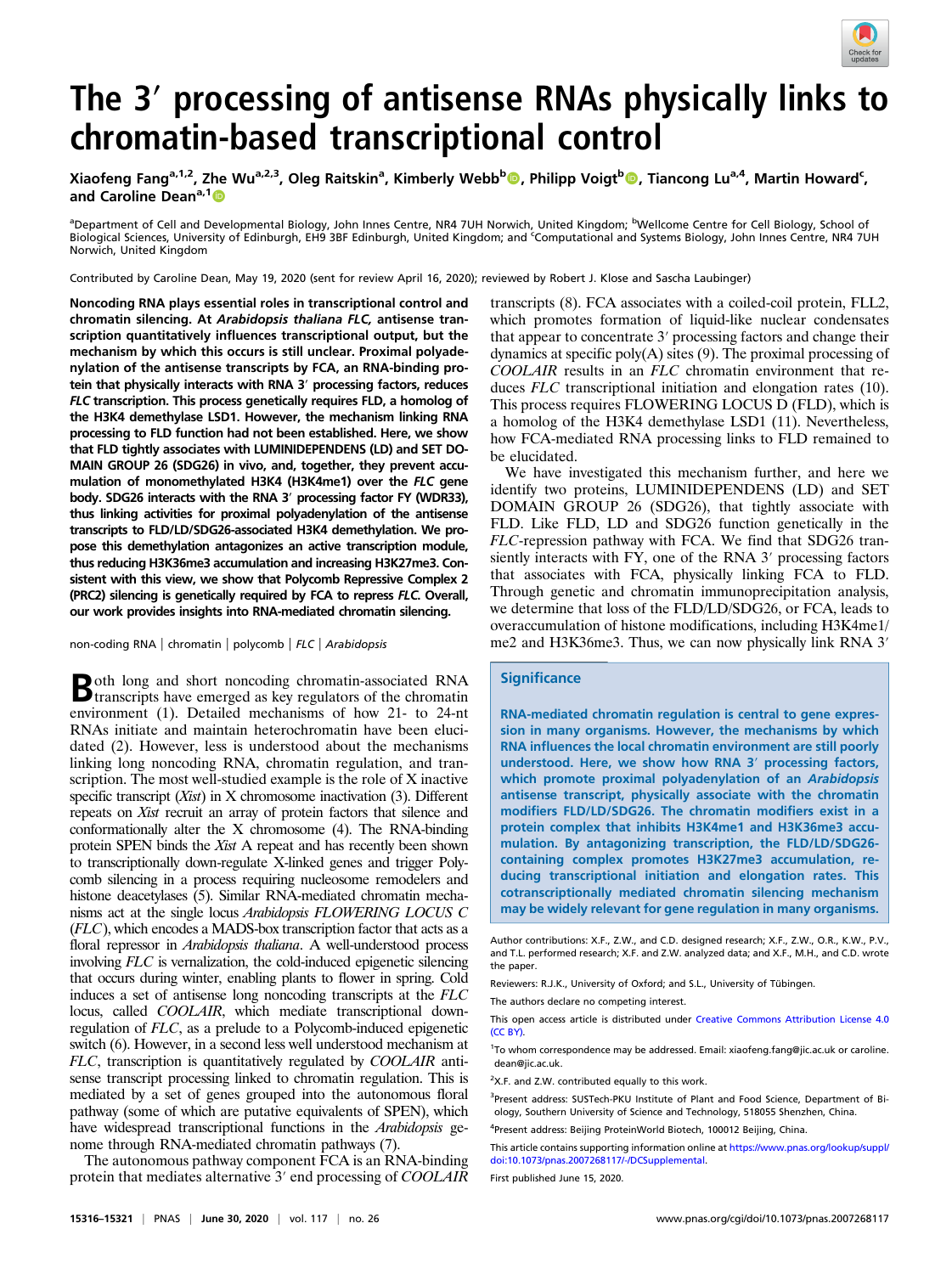processing of the COOLAIR transcripts with a chromatin modification complex that influences H3K4me1-H3K36me3 and transcriptional activity at the locus. By antagonizing transcription, FLD/LD/SDG26-containing complex promotes H3K27me3 accumulation, consistent with a requirement for Polycomb Repressive Complex 2 in the FCA-mediated repression of FLC. We propose that FLD/LD/SDG26 influences an active transcription module that antagonizes PRC2 function.

## Results

FLD Associates with LD and SDG26. We previously performed a suppressor mutagenesis screen and identified FLD as one of the components required for FCA-mediated FLC regulation (11). To gain insights into how FLD represses FLC transcription, we used a proteomic approach to search for FLD interactors. We immunopurified FLD from a transgenic line expressing FLD tagged at the carboxyl terminus with FLAG-TAP epitopes (FLD-FLAG-TAP) (10). Mass spectrometric analyses of the FLD immunoprecipitation revealed that FLD tightly associates with LUMINIDEPENDENS (LD) and a SET domain protein, SDG26, in vivo (Fig. 1A and [Dataset S1\)](https://www.pnas.org/lookup/suppl/doi:10.1073/pnas.2007268117/-/DCSupplemental). Purifications from transgenic plants expressing GFP-tagged versions of each protein but not GFP only or Col-0 enriched the other two proteins of the complex (Fig. 1A and [Datasets S2](https://www.pnas.org/lookup/suppl/doi:10.1073/pnas.2007268117/-/DCSupplemental) and [S3](https://www.pnas.org/lookup/suppl/doi:10.1073/pnas.2007268117/-/DCSupplemental)). The interaction between FLD and SDG26 was confirmed by coimmunoprecipitation (co-IP) in stable transgenic lines (Fig. 1B). Loss of LD or SDG26 caused a reduction in FLD protein levels (Fig. 1C and [SI](https://www.pnas.org/lookup/suppl/doi:10.1073/pnas.2007268117/-/DCSupplemental) [Appendix](https://www.pnas.org/lookup/suppl/doi:10.1073/pnas.2007268117/-/DCSupplemental), Fig. S1). One possible explanation for this is that the

| Protein           | AGI code  | Mol. Mass | No. of unique peptides mapped |    |        |    |           |    |
|-------------------|-----------|-----------|-------------------------------|----|--------|----|-----------|----|
|                   |           |           | <b>FLAG-FLD</b>               |    | GFP-LD |    | SDG26-GFP |    |
|                   |           |           | #1                            | #2 | #1     | #2 | #1        | #2 |
| FLD               | AT3G10390 | 96 kD     | 50                            | 15 | 24     | 26 | 11        | 29 |
| LD                | AT4G02560 | 105 kD    | 18                            | 8  | 12     | 12 |           | 9  |
| SDG <sub>26</sub> | AT1G76710 | 55 kD     | 17                            |    | 14     | 14 | 9         | 23 |



Fig. 1. FLD forms a complex with LD and SDG26. (A) Table listing the number of unique peptides identified for FLD, LD, and SDG26 in FLAG-FLD, GFP-LD, and SDG26-GFP affinity purifications. Nontransgenic Col-0 was included in all purifications, and the transgenic line expressing GFP alone was included in GFP purifications as a negative control. The read counts from the negative controls were all zero for the listed proteins. (B) Co-IP in stable transgenic plants to detect the association of SDG26-GFP with FLD-FLAG-TAP. The FLD-FLAG-TAP transgenic line was crossed either with sdg26 mutant or SDG26-GFP transgenic line. F1-generation plants were used for co-IP. (C) The protein level of FLD-FLAG-TAP in the indicated genetic backgrounds as determined by Western blot. The numbers indicate three biological replicates. Ponceau staining served as a loading control.

interaction between FLD and LD/SDG26 may be required for FLD stability.

LD was one of the first flowering regulators to be cloned based on a late-flowering phenotype of a T-DNA insertion (12), but how its function connected to other autonomous pathway components was unclear. LD encodes a protein carrying an N-terminal homeodomain ([SI Appendix](https://www.pnas.org/lookup/suppl/doi:10.1073/pnas.2007268117/-/DCSupplemental), Fig. S2A) and has been reported to bind DNA without sequence specificity (13). SDG26 is a close homolog of SDG8 ( $SI$  Appendix, Fig. S2A), the major histone H3K36 methyltransferase in the Arabidopsis genome; however, in vitro and in vivo analysis so far has provided no evidence that SDG26 is an H3K36 methyltransferase. In fact, sdg26 mutants show an opposite (late-flowering) phenotype compared to sdg8 (early flowering) through opposite effects on FLC expression, suggesting different functions or indirect effects (14, 15). We tested the subcellular localization of FLD, LD, and SDG26 in stable transgenic lines and found that they are all nuclear-localized ([SI Appendix](https://www.pnas.org/lookup/suppl/doi:10.1073/pnas.2007268117/-/DCSupplemental), Fig. S2B).

LD and SDG26 Function Genetically in the Same Pathway as FLD and FCA. Similar to fld mutant, loss-of-function mutations of LD and SDG26 showed a late-flowering phenotype and increased FLC expression (Fig.  $2 \text{ } A-C$ ). In order to dissect the genetic relationships between FLD, LD, and SDG26, we combined the mutations to create double mutants. The results showed that fld ld, fld sdg26, and ld sdg26 did not give any additional lateness (Fig. 2A) or increase in spliced FLC RNA levels (Fig. 2B), but did lead to higher unspliced FLC RNA levels (Fig. 2C), compared to the single mutants. The inconsistency between spliced and unspliced FLC suggests that, similar to Paf1C (16), FLD, LD, and SDG26 might have a concerted role in regulating the release of nascent FLC transcripts.

FLD has been shown to function in the same genetic pathway and downstream of FCA in that  $f \mid d$  is not additive to  $fca$  with respect to flowering time, and fld suppressed the ability of FCA to down-regulate FLC (11). To test whether LD and SDG26 behave in the same way as FLD, we first combined *ld* and  $sdg26$ with *fca* and found no additivity compared to *fca* with respect to flowering time (Fig. 2D) or  $FLC$  expression (Fig. 2 E and F). Combination of a 35S-FCA transgene, with and without the FLC activator FRIGIDA, with ld and sdg26 mutations then showed that both mutations compromised the effect of overexpressed FCA on FLC (Fig. 2G). Taken together, these data support that FLD, LD, and SDG26 exist in a complex that functions downstream of FCA to repress FLC expression.

SDG26 Transiently Interacts with the 3′ Processing Factor FY (WDR33). The strong genetic interactions between FLD/LD/SDG26 and FCA raised the question of how FCA function is molecularly linked to FLD. No in vivo physical interactions of FCA with 3′ processing factors or chromatin regulators had been found until our recent analysis using a technique termed cross-linked nuclear immunoprecipitation and mass spectrometry (CLNIP–MS) (9). We found FCA interacted with both RNA and a range of proteins and, in vivo, localizes to nuclear condensates that are highly dynamic (9). Those condensates are likely to concentrate 3′ processing factors and contribute to 3′-end processing of RNAs including COOLAIR (9). We reasoned that the interaction between the FLD/LD/SDG26-containing complex and FCA, if any, would also be transient and dynamic. To this end, we applied CLNIP–MS to SDG26. Surprisingly, we found that, in addition to finding FLD and LD with high peptide counts, some 3′ RNA processing factors were also detected (Fig. 3A and [Dataset S4](https://www.pnas.org/lookup/suppl/doi:10.1073/pnas.2007268117/-/DCSupplemental)) in the SDG26 immunoprecipitation after cross-linking. These include FCA, as well as the RRM-containing protein FPA (8, 17), FY (18, 19), and Cleavage/Polyadenylation Specificity Factor 160 (CPSF160), all of which have been shown to associate with FCA and colocalize with FCA in the nuclear condensates (9).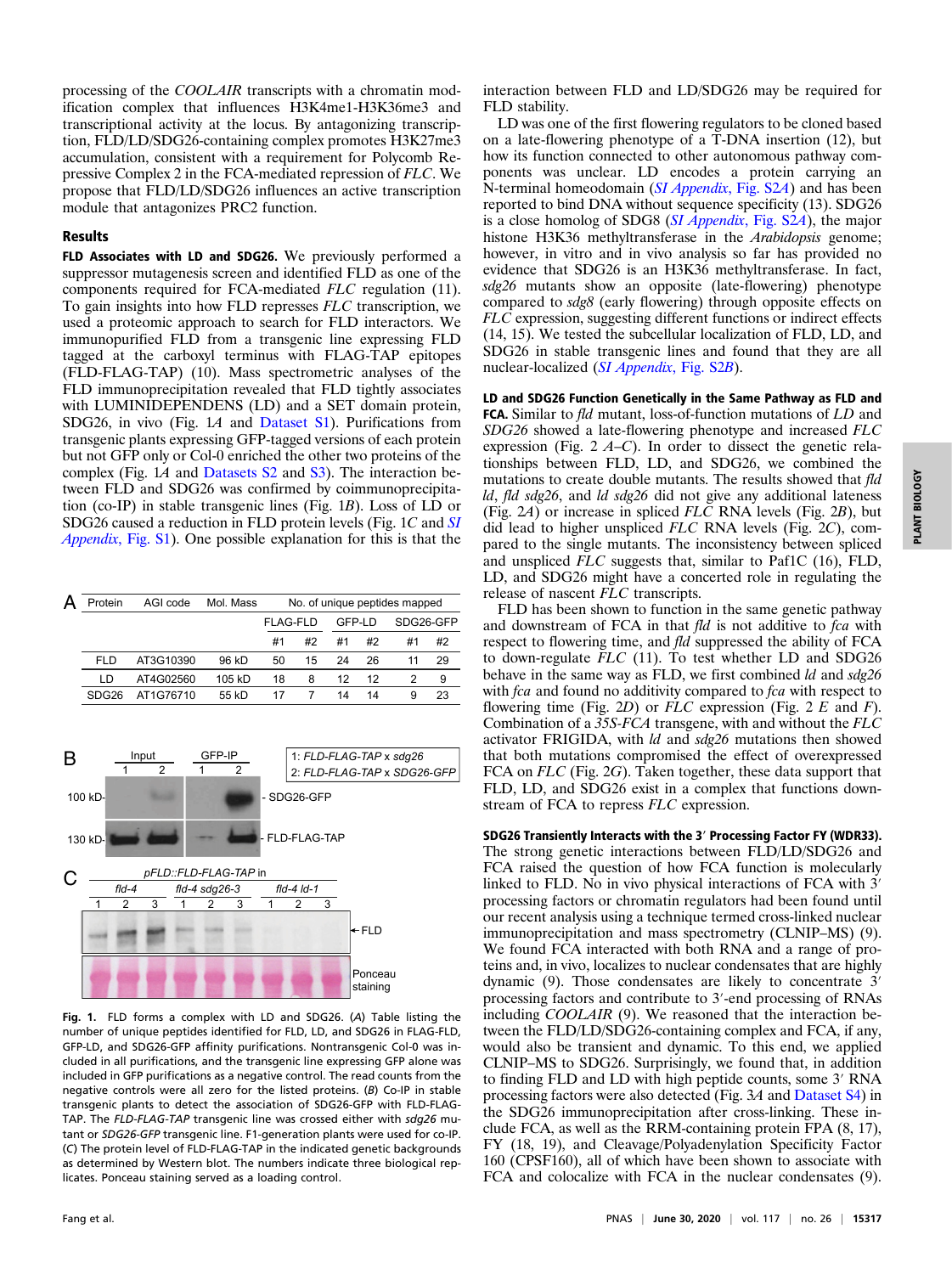

Fig. 2. The FLD/LD/SDG26 complex functions genetically downstream of FCA to repress FLC. (A) Flowering time of indicated plants (assayed as total leaf number, produced by the apical meristem before it switched to producing flowers) grown in a long-day photoperiod. Data are presented as the mean  $\pm$  SD (n ≥ 10). Asterisks indicate significant differences between the indicated plants (\*\*\*\*P ≤ 2.42353E-09, two-tailed t test). n.s., not significant. (B and C) Expression of spliced FLC (B) and unspliced FLC (C) relative to wild-type Col-0 in the indicated mutants. Data are presented as the mean  $\pm$  SD (n  $\geq$  3). Asterisks indicate significant differences between the indicated plants (\*P  $\leq$  0.0121, \*\*P  $\leq$  0.0028, \*\*\*P  $\leq$  0.0010, two-tailed t test). n.s., not significant. Each dot represents one biological replicate. (D) Flowering time of indicated plants grown in a long-day photoperiod. Data are presented as the mean  $\pm$  SD ( $n \ge 10$ ). n.s., not significant. (E and F) Expression of spliced FLC (E) and unspliced FLC (F) relative to wild-type Col-0 in the indicated mutants. Data are presented as the mean ± SD (n ≥ 3). n.s., not significant. Each dot represents one biological replicate. (G) Flowering time of indicated plants grown in a long-day photoperiod. Data are presented as the mean  $\pm$  SD (n  $\geq$  10). Asterisks indicate significant differences between the indicated plants (\*\*\*\*P  $\leq$  4.68856E-14, two-tailed t test).

Purifications from Col-0 or a transgenic plant expressing a 35S-GFP fusion did not retrieve any of those proteins [\(Dataset S4](https://www.pnas.org/lookup/suppl/doi:10.1073/pnas.2007268117/-/DCSupplemental)). We then set out to confirm the interaction between SDG26 and FY, using an FY antibody raised in rabbits against the native recombinant protein (20). Using an SDG26-FLAG-TAP transgenic line, we performed cross-linked nuclear immunoprecipitation of SDG26 and probed against FY. The result showed that FY was readily detected (Fig. 3B). Without cross-linking, neither FY nor any of the 3′ processing factors were found in the SDG26 immunoprecipitation ([Dataset S3\)](https://www.pnas.org/lookup/suppl/doi:10.1073/pnas.2007268117/-/DCSupplemental). CLNIP-MS of LD also identified FY and FPA (Fig. 3A and [Dataset S5](https://www.pnas.org/lookup/suppl/doi:10.1073/pnas.2007268117/-/DCSupplemental)). These data suggest that the interactions between the FLD/LD/SDG26-containing complex and 3′ processing factors provide a physical link, so that, when 3' RNA processing of proximal COOLAIR occurs, the FLD/LD/SDG26-containing complex is brought in to repress FLC transcription.

Loss of FLD/LD/SDG26 Results in Overaccumulation of H3K4me1 at FLC. Our mathematical modeling and experimental evidence have shown that FLD-mediated repression of FLC is achieved in a manner consistent with a coordinated reduction of transcription initiation and Pol II elongation rates (10). Whether and how this is connected to histone modifications is not fully understood. Arabidopsis has four homologs of human LSD1, including FLD, LDL1, LDL2, and LDL3 (21). The fld mutation led to a limited 1.5- to 2-fold increase of H3K4me2 on FLC (10, 11). More recently, the ldl2 mutation was shown to increase gene body H3K4me1, which correlated positively with gene expression (22). We therefore decided to analyze the effect of FLD, LD, and SDG26 mutations on H3K4me1 and H3K4me2 levels at FLC. Chromatin immunoprecipitation coupled with quantitative PCR (ChIP-qPCR) showed a small increase of H3K4me2 at 1 to 4 kb beyond the TSS of  $FLC$  in fld (Fig. 4  $A$  and  $C$ ), consistent with previous reports (10, 11). Surprisingly, we observed a much more dramatic increase of H3K4me1 over the FLC gene body in fld SDG26-containing complex in inhibiting H3K4me1 accumulation through the demethylase activity of FLD. It is also noteworthy that sdg26 accumulated more H3K4me2 than fld (Fig. 4C), suggesting a role for the FLD/LD/SDG26-containing complex in a stepwise removal of H3K4me2 and H3K4me1, with each component contributing differently to this activity. fca-9 showed a large increase in H3K4me1 and a similar increase in H3K4me2 as sdg26, in agreement with FLD/LD/SDG26 func-tioning genetically downstream of FCA ([SI Appendix](https://www.pnas.org/lookup/suppl/doi:10.1073/pnas.2007268117/-/DCSupplemental)[, Fig.](https://www.pnas.org/lookup/suppl/doi:10.1073/pnas.2007268117/-/DCSupplemental) [S3](https://www.pnas.org/lookup/suppl/doi:10.1073/pnas.2007268117/-/DCSupplemental) [A](https://www.pnas.org/lookup/suppl/doi:10.1073/pnas.2007268117/-/DCSupplemental)–[C](https://www.pnas.org/lookup/suppl/doi:10.1073/pnas.2007268117/-/DCSupplemental)). Given that SDG26 features a SET domain, a hallmark of histone methyltransferases, we sought to determine whether the FLD/LD/SDG26-containing complex, in addition to FLDmediated demethylation, could also directly alter chromatin states through SDG26-mediated histone methylation. However, we failed to detect activity of SDG26 toward recombinant Arabidopsis nucleosomes in vitro for both heterologously expressed SDG26 or FLD/LD/SDG26 complex purified from Sf9 cells, nor for the endogenous FLD/LD/SDG26-containing complex purified via FLD-FLAG-TAP purification ([SI Appendix](https://www.pnas.org/lookup/suppl/doi:10.1073/pnas.2007268117/-/DCSupplemental), Fig. S4). Overall, these findings suggest demethylation of H3K4 is a major activity of the complex.

(Fig.  $4A$  and B). *ld* and  $sdg26$  also significantly overaccumulated H3K4me1 (Fig. 4B), indicating a major role of the FLD/LD/

SDG8 Is Epistatic to FLD/LD/SDG26 to Activate FLC. H3K4me1 is enriched at enhancers as well as gene bodies in mammalian cells (23). Recent studies suggested that H3K4me1 might fine-tune, rather than tightly control, enhancer activity and function (24–26). In plants, H3K4me1 is mainly found in gene bodies, removal of which mediates transcriptional silencing (22). Interestingly, the CW domain of Arabidopsis SDG8, an H3K36me3 methyltransferase, preferentially binds H3K4me1 (27, 28), providing a mechanism to link H3K4me1 to delivery of the active histone modification H3K36me3. Consistent with this, we found loss of the FLD/LD/SDG26-containing complex, as well as FCA,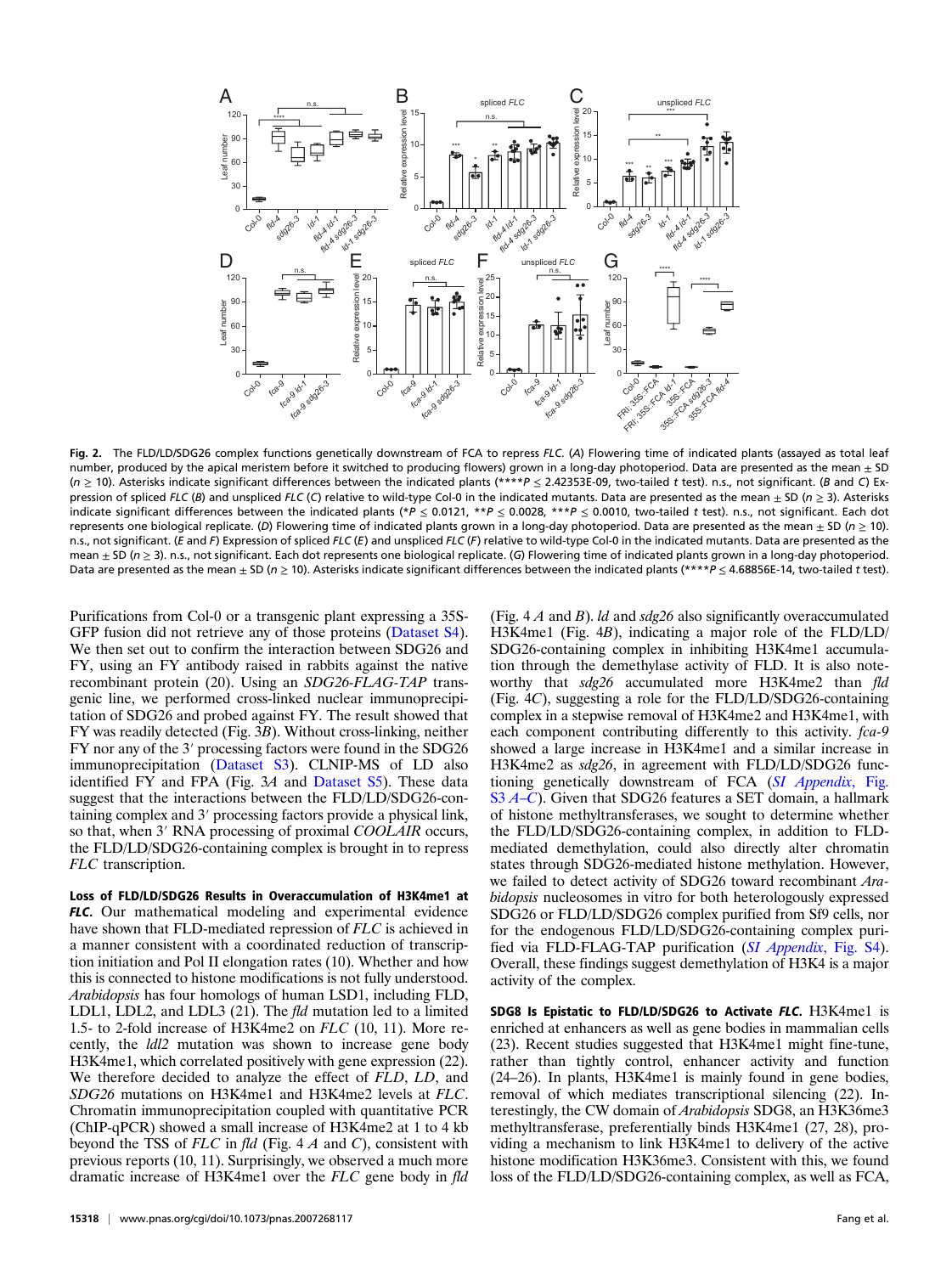

Fig. 3. SDG26 transiently associates with 3′ processing factors. (A) A partial list of proteins identified by SDG26 and LD affinity purifications after crosslinking. Nontransgenic Col-0 and transgenic line expressing GFP alone were included as negative controls in both purifications, and the read counts were all zero for the listed proteins.  $(B)$  Co-IP in stable transgenic plants after cross-linking to detect the association of SDG26 with FY.

led to a large overaccumulation of H3K36me3 in the FLC gene body (Fig. 4D and *[SI Appendix](https://www.pnas.org/lookup/suppl/doi:10.1073/pnas.2007268117/-/DCSupplemental)*, Fig. S3D), which mirrored the change of H3K4me1 (Fig. 4B and [SI Appendix](https://www.pnas.org/lookup/suppl/doi:10.1073/pnas.2007268117/-/DCSupplemental), Fig. S3B). In addition, H3K27me3, the mutually exclusive histone modification of H3K36me3, was greatly reduced in the fld-4, ld, and fca mutants (Fig. 4E and *[SI Appendix](https://www.pnas.org/lookup/suppl/doi:10.1073/pnas.2007268117/-/DCSupplemental)*, Fig. S3E). Consistent with this, SDG8 ChIP did not show signal on FLC in the Col-0 background (29), where H3K4me1 was kept at a very low level (Fig. 4B). The connection between H3K4me1 and H3K36me3 raised the possibility that FLD/LD/SDG26 repressed FLC via removal of H3K4 methylation, thereby inhibiting SDG8 mediated H3K36me3 and indirectly promoting the accumulation of H3K27me3. To test this possibility, we generated the fld sdg8 double mutant and found that the sdg8 mutation completely suppressed both the  $fld$ -induced higher expression of  $FL\dot{C}$ (Fig.  $5 \nA$  and  $B$ ) and the resulting delayed flowering time (Fig. 5C). This would suggest that the FLD/LD/SDG26 repression of FLC transcription involves inhibition of SDG8 function. In comparison, the sdg8 mutation largely, but not completely, reversed the expression of  $FLC$  (Fig. 5 A and B) and flowering time (Fig.  $5C$ ) caused by  $fca-9$ , suggesting that FCA can, to a limited extent, also repress FLC via a pathway that is independent of FLD and SDG8.

FCA Requires PRC2 to Silence FLC. The above data support a model where the alternative 3' processing of COOLAIR by FCA mediates the silencing of FLC by Polycomb Repressive Complex 2 (PRC2) via inhibiting an active transcription module consisting of H3K4me1, H3K36me3, and transcription, which antagonizes the deposition of H3K27me3 (30). We tested this model by asking whether PRC2 is required by FCA to silence FLC. We took advantage of an Arabidopsis progenitor line carrying a single insertion of a  $35S::FCA\gamma$  transgene in combination with an

active FRIGIDA allele, in an otherwise wild-type background, which we had used to identify mutations suppressing the ability of FCA to down-regulate FLC (11). This sensitized background enhances FLC derepression and so is an efficient way to screen for factors required for FCA function. A weak allele of clf, reduced in PRC2 H3K27me3 methyltransferase activity (31), was introduced into this 35S::FCAγ genotype. clf-81 strongly released FLC expression, much more than in the Col background (Fig.  $5 \overline{D}$  and  $\overline{E}$ ), supporting that FCA requires PRC2 to silence FLC. In line with our findings, Tian et al. showed that CLF enrichment at the FLC locus requires FCA function (32).

## Discussion

Studying the quantitative transcriptional regulation of the A. thaliana floral repressor FLC has led us into dissection of how alternative processing of antisense transcripts regulates local chromatin environment and thus transcriptional output (7). We find that dynamic interactions between RNA-binding proteins, 3<sup>'</sup> processing factors, and the chromatin modifiers FLD/LD/ SDG26 result in a chromatin state associated with low transcriptional initiation and slow elongation, marked by low H3K4me1, low H3K36me3, and high H3K27me3. Loss of any of the factors switches the locus to the opposing high transcriptional state, overaccumulation of H3K4me1 and H3K36me3 and reduction of H3K27me3. We propose that the FLD/LD/SDG26 exist in a complex that inhibits an active transcription module, so promoting the deposition of H3K27me3 ([SI Appendix](https://www.pnas.org/lookup/suppl/doi:10.1073/pnas.2007268117/-/DCSupplemental), Fig. S5). This process parallels with the cleavage and polyadenylation factor (CPF)-mediated facultative heterochromatin assembly in yeast (33), the exact mechanism of which is still unknown.

FCA associates dynamically with 3′ processing factors in FCA nuclear bodies (9). The fact that the interactions between SDG26 and 3′ processing factors were only detected after crosslinking suggested that the interactions are also dynamic, and raised the possibility that FLD/LD/SDG26 might colocalize in FCA nuclear bodies. LD, like FCA and FY, has been found to contain a prion-like domain (34) ([SI Appendix](https://www.pnas.org/lookup/suppl/doi:10.1073/pnas.2007268117/-/DCSupplemental), Fig. S2A), which was identified as a driver for ribonucleoprotein granule assembly



Fig. 4. Measurements of histone modification levels upon the loss of the FLD/LD/SDG26 complex. (A) Schematic diagram showing FLC gene structure. Gray boxes represent untranslated regions, and black boxes represent exons. The other regions are represented by the black line. The arrow indicates the transcription start site (TSS). Short black lines indicate positions of primers used for qPCR amplification. (B–E) ChIP analysis of H3K4me1 (B), H3K4me2 (C), H3K36me3 (D), and H3K27me3 (E) levels at FLC in various genetic backgrounds. The letters on the  $x$  axis correspond to the positions indicated in A. Data are shown as relative to H3. Values are means  $\pm$  SEM from three independent biological replicates.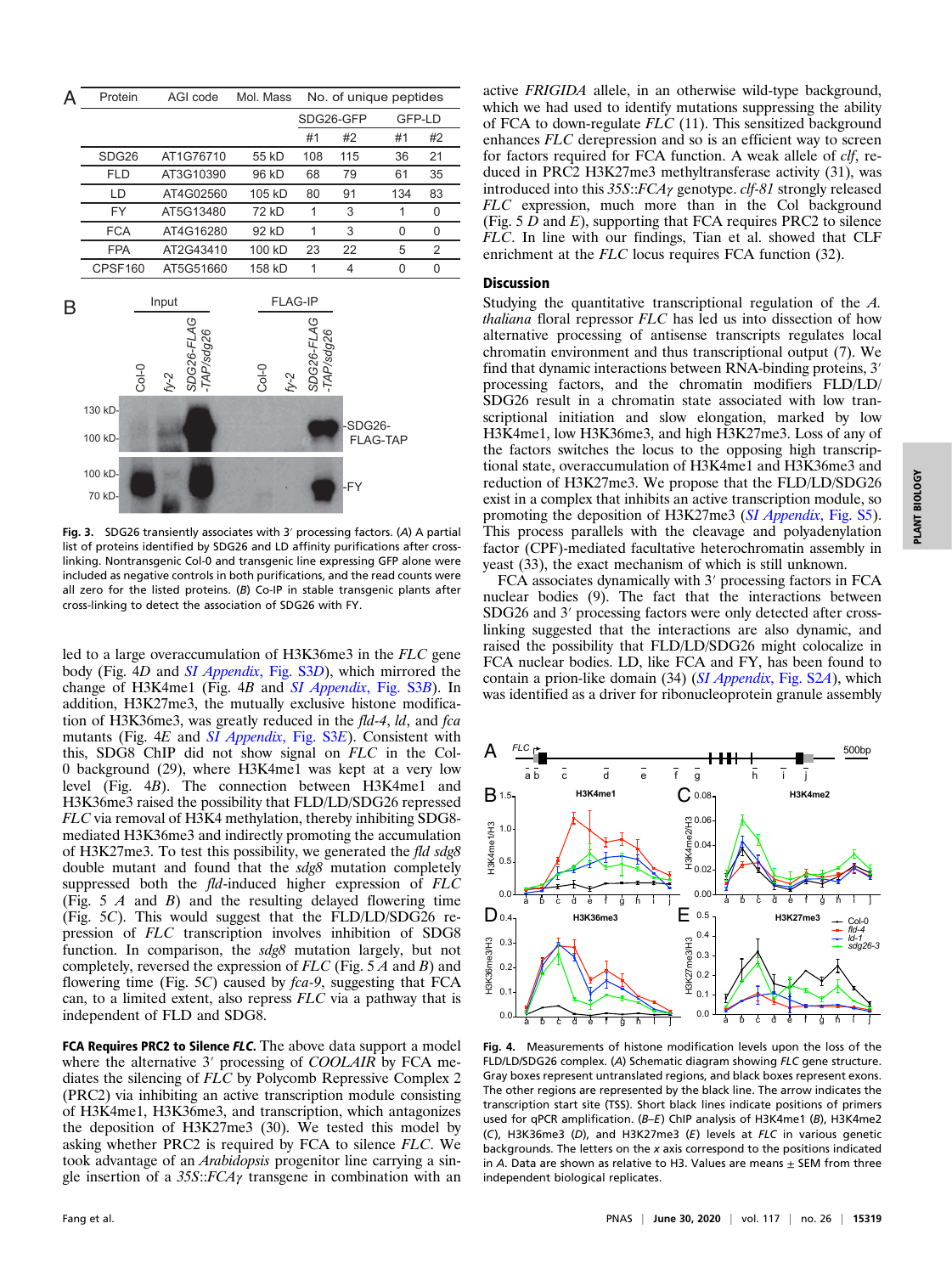

Fig. 5. The genetic relationships of FCA and FLD with SDG8 and PRC2. (A and  $B$ ) Expression of spliced  $FLC$  (A) and unspliced  $FLC$  (B) relative to UBC in the indicated genotypes. Data are presented as the mean  $\pm$  SD (n = 3). Asterisks indicate significant differences between the indicated plants (\*P  $\leq$ 0.0217, \*\* $P = 0.0043$ , \*\*\*\* $P = 6.27105E-05$ , two-tailed t test). Each dot represents one biological replicate. (C) Flowering time of indicated plants (assayed as total leaf number, produced by the apical meristem before it switched to producing flowers) grown in a long-day photoperiod. Data are presented as the mean  $\pm$  SD ( $n \ge 10$ ). Asterisks indicate significant differences between the indicated plants  $(****P < 2.26769E-09$ , two-tailed t test). ( $D$  and  $E$ ) Expression of spliced  $FLC$  ( $D$ ) and unspliced  $FLC$  ( $E$ ) relative to UBC in the indicated genotypes. Note that expression level in the mutant background was separately normalized to its corresponding wild-type background. Data are presented as the mean  $\pm$  SD (n = 3). Asterisks indicate significant differences between the indicated plants ( $P \le 0.0458$ , two-tailed t test). Each dot represents one biological replicate.

(35), and LD formed distinct foci when expressed in yeast cells (34). However, under normal confocal microscopy and expressed at endogenous levels, neither FLD, LD, nor SDG26 formed obvious nuclear bodies ([SI Appendix](https://www.pnas.org/lookup/suppl/doi:10.1073/pnas.2007268117/-/DCSupplemental), Fig. S2B). One possible explanation is that FLD/LD/SDG26 form nuclear bodies in vivo that are too dynamic/small to be detected by normal confocal microscopy. Superresolution microscopy analysis of FLD, LD, and SDG26 subcellular localization will help to address this question. On the contrary, not all genes in the genome targeted by FCA for RNA processing also need the FLD/LD/SDG26 containing complex for silencing (36). This agrees with our finding that FCA immunoprecipitation after cross-linking did not recover FLD, LD, or SDG26 (9). In addition, genetic data suggested that, even at the FLC locus, FCA could function in FLD-independent pathways to achieve some measure of silencing (Fig.  $5 \land$  and  $B$ ) (11). A recent study showed that FCA interacts with CLF in vitro and in vivo, suggesting an FLDindependent role of FCA in regulating H3K27me3 directly (32). However, we have not detected this interaction in FCA on in vivo immunoprecipitation-mass spectrometry (IP-MS) (9), and it was not detected in CLF on in vivo IP-MS (37).

An important question raised by this work is what is the active transcription module that FLD/LD/SDG26-containing complex inhibits. We were unable to find any histone methyltransferase activity in vitro for the FLD/LD/SDG26 complex ([SI Appendix](https://www.pnas.org/lookup/suppl/doi:10.1073/pnas.2007268117/-/DCSupplemental), [Fig. S4\)](https://www.pnas.org/lookup/suppl/doi:10.1073/pnas.2007268117/-/DCSupplemental), suggesting that additional components are required for the complex to exert its function. One tantalizing hypothesis is that the histone-modifying activity is tightly linked to the RNA polymerase II (Pol II) complex during transcription. Indeed, we detected Pol II subunits (e.g., NRPB1, NRPB2, and NRPB3) and factors involved in the regulation of transcription initiation and elongation (e.g., SPT5, SPT6, and SPT16) in the SDG26 CLNIP-MS list [\(Dataset S4\)](https://www.pnas.org/lookup/suppl/doi:10.1073/pnas.2007268117/-/DCSupplemental). In addition, LD contains a PP1-AP–like domain shared with the transcription elongation factor TFIIS, suggesting a role for LD in transcriptional elongation (38). Further analysis of these possibilities will expand our understanding of how the RNA-binding protein FCA connects COOLAIR to antagonizing an active transcription module, thereby eventually leading to Polycomb silencing. Full dissection of this mechanism will reveal any further parallels between COOLAIR and Xist function, thus elaborating our evolutionary understanding of RNA-mediated chromatin silencing.

#### Materials and Methods

More detailed descriptions of the materials and methods used in this study are provided in the *[SI Appendix](https://www.pnas.org/lookup/suppl/doi:10.1073/pnas.2007268117/-/DCSupplemental)*. A brief summary is provided here.

Plant Materials. The progenitor lines C2 and 355::FCA/Col (11) and the mutants fld-4 and fca-9 (11), sdg8 (39), and clf-81 (40) were described previously. The transfer-DNA (T-DNA) insertion line ld-1 (CS876430) and sdg26-3 (GK-087B12) were obtained from the Nottingham Arabidopsis Stock Centre.

Flowering Time Analysis. The flowering time was determined essentially as described (9). Briefly, plants were grown in long-day conditions, and the total leaf number (TLN) produced before the initiation of flowering was counted to measure variation in flowering time.

RNA Analysis. RNA analysis was performed as described previously (9). Briefly, total RNA was extracted, treated with DNase, and reverse-transcribed by SuperScript IV Reverse Transcriptase (Invitrogen) using gene-specific reverse primers. Quantitative reverse transcription and PCR (qPCR) analysis was performed on a LightCycler480 II (Roche), and qPCR data were normalized to UBC. Primer pairs for amplifying unspliced FLC, spliced FLC, and UBC are listed in [SI Appendix](https://www.pnas.org/lookup/suppl/doi:10.1073/pnas.2007268117/-/DCSupplemental), Table S1.

Immunoprecipitation and Immunoblot. Extracts were prepared and immunoprecipitated with either anti-FLAG M2 Magnetic Beads (Sigma-Aldrich; M8823) or GFP-Trap Magnetic Agarose (ChromoTek; gtma-10).

For immunoblot analysis, protein extracts or immunoprecipitates were separated by SDS/PAGE, transferred to PVDF membranes, and detected by GFP (Roche; no. 11814460001), FLAG (Sigma-Aldrich; F3165), or FY (20) antibodies.

Materials and Data Availability. Full lists of mass spectrometry are provided as [Datasets S1](https://www.pnas.org/lookup/suppl/doi:10.1073/pnas.2007268117/-/DCSupplemental)–[S5.](https://www.pnas.org/lookup/suppl/doi:10.1073/pnas.2007268117/-/DCSupplemental) All of the other raw data and materials that support the findings of this study are available from the corresponding authors upon reasonable request.

ACKNOWLEDGMENTS. We thank all members of the C.D. and M.H. laboratories for discussions and Gerhard Saalbach for assistance with proteomics. We are particularly grateful to Prof. Tetsuji Kakutani and Dr. Soichi Inagaki of the National Institute of Genetics, Japan, for information regarding FLD activity on H3K4me1 prior to publication. The work was supported by the Biotechnology and Biological Sciences Research Council Institute Strategic Programme Genes in the Environment (BB/P013511/1), the European Union's Horizon 2020 research and innovation programme under the Marie Sklodowska-Curie Grant (800318), a Wellcome Senior Investigator grant (210654/Z/18/Z), and ERC Advanced Grant EPISWITCH-833254 to C.D. Work in the Voigt lab is supported by the Wellcome Trust (104175/Z/14/Z, Sir Henry Dale Fellowship to P.V.) and through funding from the European Research Council (ERC) under the European Union's Horizon 2020 research and innovation programme (ERC-STG Grant Agreement no. 639253 to P.V.). The Wellcome Centre for Cell Biology is supported by core funding from the Wellcome Trust (203149).